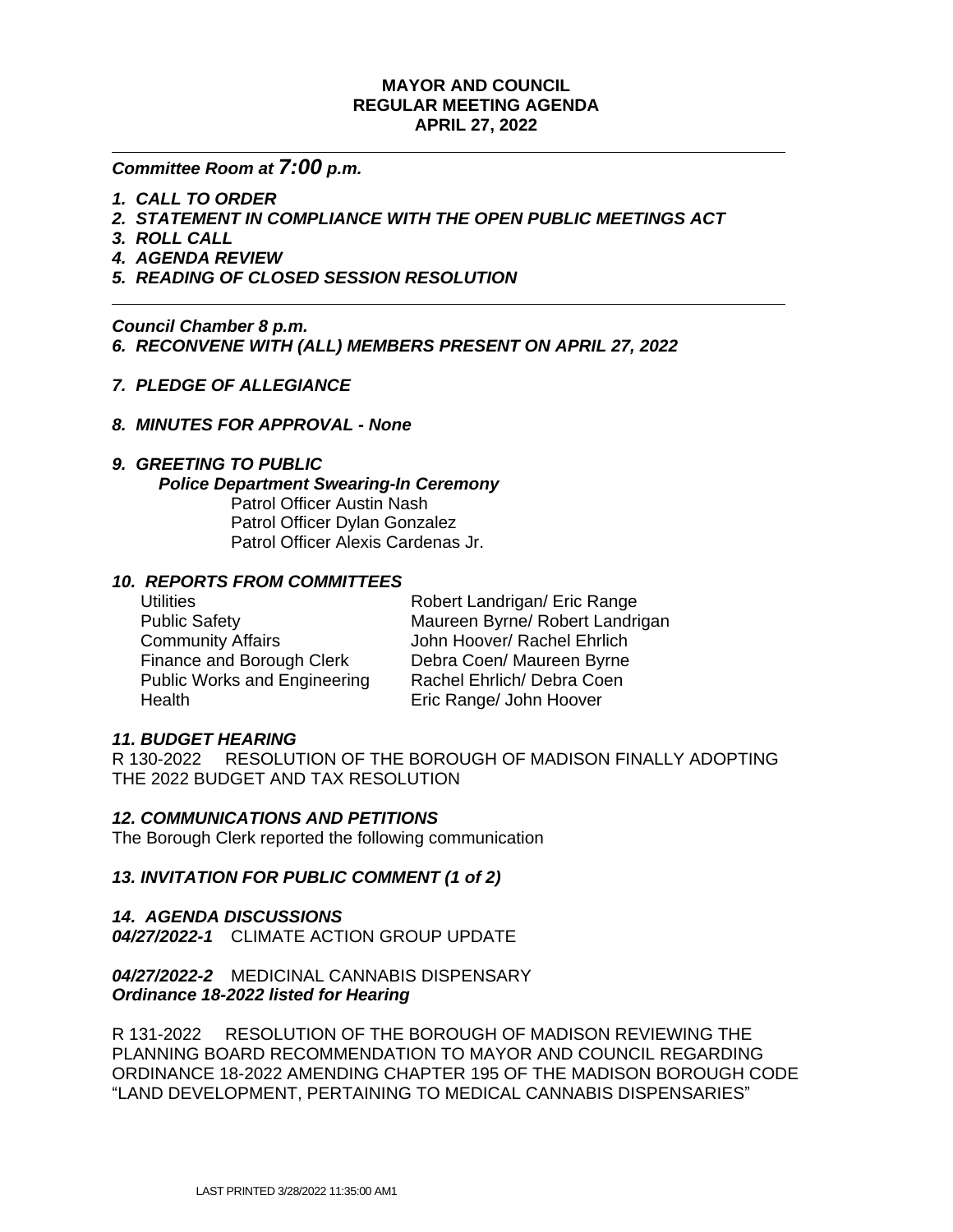*15. ORDINANCES FOR HEARING*

**ORDINANCE 15-2022 ORDINANCE OF THE BOROUGH OF MADISON AMENDING AND SUPPLEMENTING PART II OF THE MADISON BOROUGH CODE ENTITLED GENERAL LEGISLATION, TO INCLUDE CHAPTER 193 ENTITLED MEDICINAL CANNABIS DISPENSARY**

#### **ORDINANCE 16-2022**

**ORDINANCE OF THE BOROUGH OF MADISON AMENDING CHAPTER 195 OF THE BOROUGH CODE, ENTITLED "LAND DEVELOPMENT" TO REQUIRE PROOF OF PAYMENT OF BOROUGH CHARGES AT TIME OF ZONING PERMIT APPLICATION**

# **ORDINANCE 17-2022 ORDINANCE OF THE BOROUGH OF MADISON REPEALING CHAPTER 136A, OF THE MADISON BOROUGH CODE ENTITLED "PLASTIC BAGS, SINGLE USE"**

#### **ORDINANCE 18-2022**

**ORDINANCE OF THE BOROUGH OF MADISON AMENDING AND SUPPLEMENTING CHAPTER 195 OF THE MADISON BOROUGH CODE ENTITLED LAND DEVELOPMENT, PERTAINING TO MEDICINAL CANNABIS DISPENSARIES**

**ORDINANCE 19-2022**

**ORDINANCE OF THE BOROUGH OF MADISON AMENDING CHAPTER 178, OF THE BOROUGH CODE ENTITLED "TREE PROTECTION"**

**ORDINANCE 20-2022**

**ORDINANCE OF THE BOROUGH OF MADISON APPROPRIATING \$160,000.00 FROM THE GENERAL CAPITAL IMPROVEMENT FUND FOR RENOVATIONS AND ACCESSORIES FOR THE DEPARTMENT OF PUBLIC WORKS GARAGE**

**ORDINANCE 21-2022**

**ORDINANCE OF THE BOROUGH OF MADISON APPROPRIATING \$120,000.00 FROM THE GENERAL CAPITAL IMPROVEMENT FUND FOR THE PURCHASE OF TRUCKS AND ACCESSORIES FOR THE DEPARTMENT OF PUBLIC WORKS**

**ORDINANCE 22-2022**

**ORDINANCE OF THE BOROUGH OF MADISON AMENDING CHAPTER 94, OF THE BOROUGH CODE ENTITLED "ELECTRIC UTILITY RULES AND REGULATIONS" TO REVISE CERTAIN RULES AND REGULATIONS**

- *16. INVITATION FOR PUBLIC COMMENT (2 of 2)*
- *17. INTRODUCTION OF ORDINANCES None*